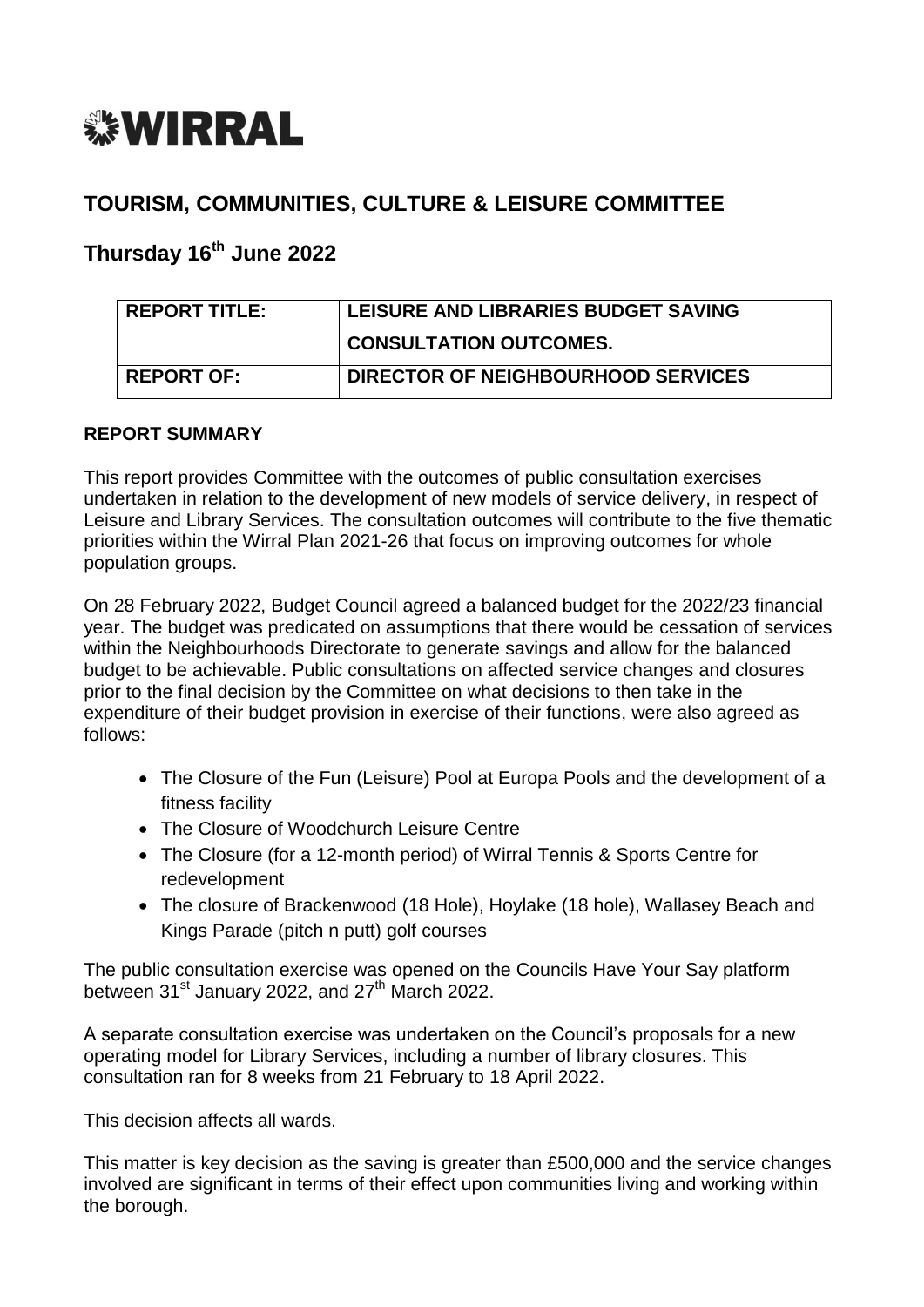#### **RECOMMENDATION/S**

The Tourism, Communities, Culture & Leisure Committee is recommended to:

- 1. Consider the outcomes of all public consultation exercises for Leisure & Library Services as contained in the "Have Your Say" consultation reports at Appendix 1-4 (Leisure) and Appendix 8 (Libraries)
- 2. Approve the implementation of Option 3 as the new core operating model for Wirral's Library Service with a detailed implementation plan to be presented back to a future meeting of this Committee in September 2022.
- 3. Approve the permanent closure of the leisure pool at Europa Pools, with alternative provision and pool-based activities for children and young people within the main competition pool (and other sites where permissible).
- 4. Approve the retention of the alternative fitness offer within the space previously occupied by the leisure pool at Europa Pools.
- 5. Approve the permanent closure of Woodchurch Leisure Centre.
- 6. Approve the permanent closure of Brackenwood and Hoylake Golf courses, and the closure of Kings Parade and Wallasey Beach pitch n putt golf courses.
- 7. Approve the reinstatement of the tennis offer, and development of community offer at the Wirral Tennis & Sports Centre (WTSC) subject to the implementation of a new model for tennis at the site, established through a partnership agreement with the Lawn Tennis Association as contained in Appendix 5, and with the development proposal submitted by Alliance Leisure in Appendix 6 that will continue to achieve the agreed budget savings for 2022/23.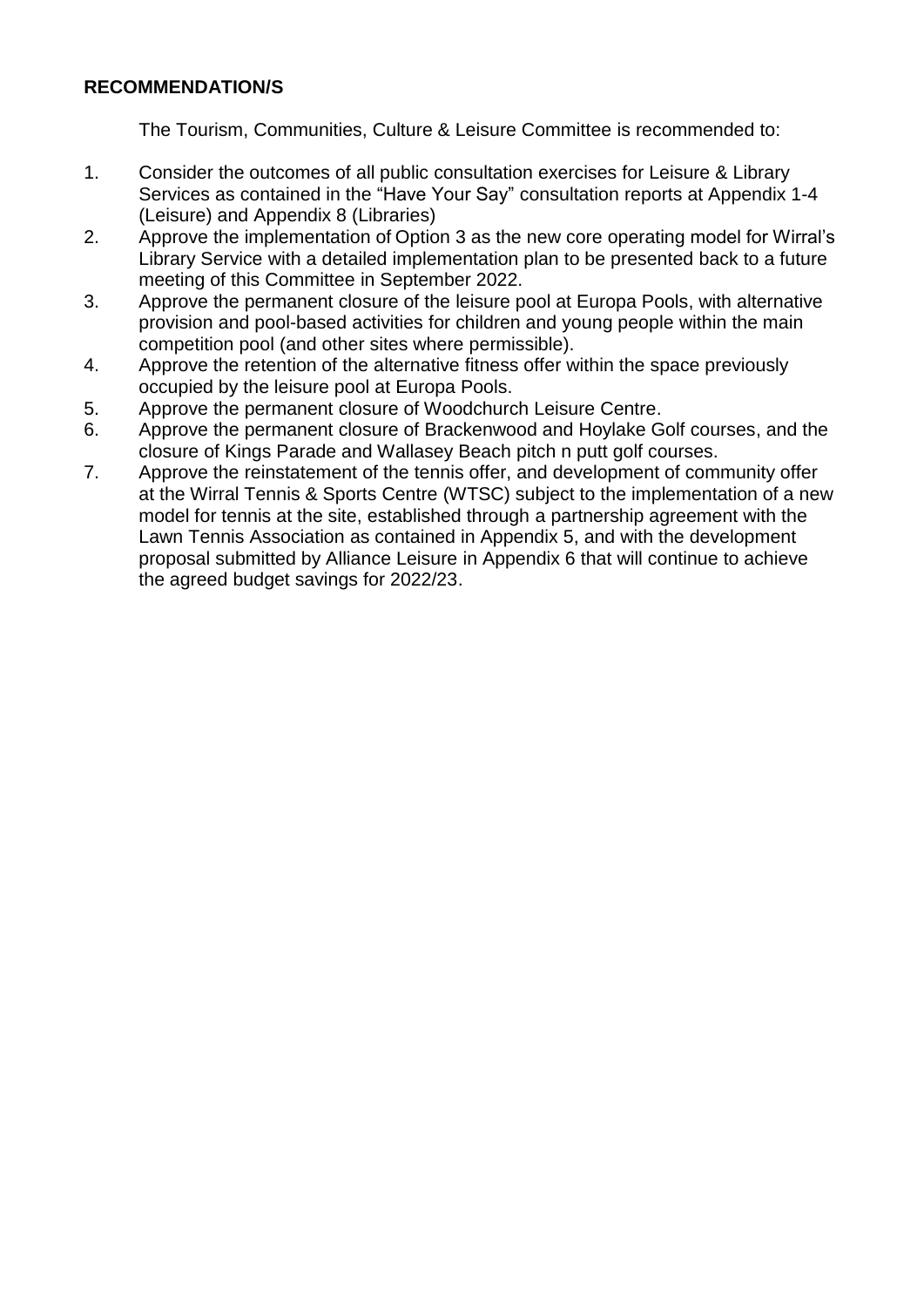#### **SUPPORTING INFORMATION**

#### **1. REASON/S FOR RECOMMENDATION/S**

- 1.1.The Council must legally set a balanced budget as per the Local Government Act 2003. The legislation leaves discretion to the Council about the allowances to be made and action to be taken, however the CIPFA external assurance report commissioned by Department for Levelling Up, Housing and Communities gave clear direction that the Council must reduce its costs associated with leisure and cultural activities.
- 1.2.The associated savings identified within the scope of this report and approved by Budget Council on 28 February 2022, have contributed to the setting of a 2022/23 balanced budget and must not be reversed.
- 1.3.The Committee is accountable for ensuring that the committee budgets remain within the relevant envelope and will take collective responsibility via the Policy and Resources Committee, to ensure that the whole Council budget always remains in balance, by agreeing mitigating actions to bring the budget back in line, should a deficit be forecast.
- 1.4.The Council is currently subject to an External Assurance Review including oversight by an independent panel on scrutiny of its Finance and Governance. Failure to implement the identified and approved savings or to recommend a reversal of the approved savings, would constitute a loss of confidence in the Council's ability to follow through on its budgetary and financial commitments, which in turn would result in Central Government intervention.

### **2. OTHER OPTIONS CONSIDERED**

2.1.A range of options as detailed in the appendices to the report have been the subject of public consultation in relation to the development of new models of service delivery in respect of Leisure and Library Services. Beyond those options consulted upon a further option would be to do nothing. This option would not deliver the savings set out in the 2022/23 budget and would require the Council to seek alternative sources for savings, which have yet to be identified. No alternative savings would be identified in the timeframe available and would therefore result in an overspend of the 2022/23 budget and inevitably result in Government intervention as a result of the Council's inability to manage its finances effectively.

### **3. BACKGROUND INFORMATION**

- 3.1.In response to a request for 'Exceptional Financial Support' to the Department for Levelling Up, Housing & Communities (DHLUC), an external finance and governance assurance review was commissioned by the Department which outlined an underlying structural financial deficit in Wirral Council. A condition of the original £10.7m request required the Council to develop a financial recovery plan over the next 3 years, to mitigate the financial deficit. The report focused on the Council's delivery of Neighbourhood Services as being an excess area of spend, including those largely non statutory, asset-based services such as leisure centres and golf courses in addition to libraries.
- 3.2.The Council approved a balanced budget for the 2022/23 financial year on 28th February 2022, which was predicated on proposals to review/cease services to generate budget savings. As part of the budget recommendations, the budgets were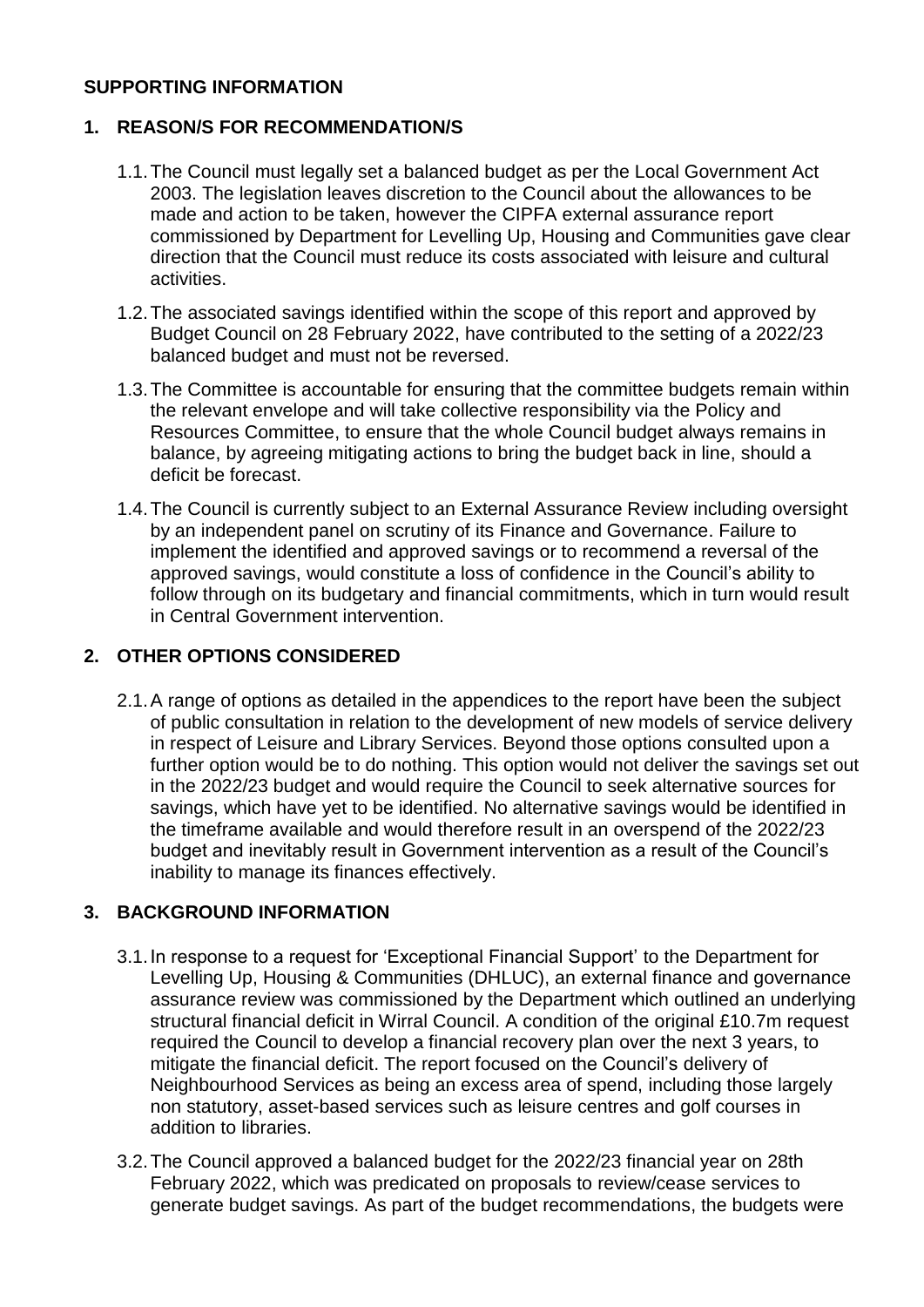removed from some of these services from 1 April 2022 and the services temporarily closed. Council agreed to undertake public consultation for the following to determine whether to keep these services closed on a permanent basis:

- Golf Offer (Brackenwood & Hoylake, and two pitch n putt Courses)
- Closure of Woodchurch Leisure Centre
- Closure of Europa (Fun) Leisure Pool & Enhancement of the Gym Offer
- Temporary Closure and Remodelling of Bidston Tennis Centre
- A New Strategy and Operating Model for Wirral Libraries
- 3.3.A public consultation was opened on the Have Your Say platform for each proposal on 31<sup>st</sup> January 2022 and closed on 27<sup>th</sup> March 2022 with exception of libraries which was subject to its own statutory consultation (detailed below). The full report for each individual consultation is detailed within Appendix 1-4 including a thematic analysis of open responses. The following sections provide a summary of outcomes.

### **Europa Pools Leisure Pool**

3.4.The questionnaire had 240 online responses, with no paper copies submitted. Of those responses, 74% said they, or somebody they cared for were regular users of Wirral Council swimming pools, and 28% said they were members of the Invigor8 scheme. The overall results show a lack of agreement with the saving, with an average disagree response over 4 questions of 75%

#### **Golf Courses**

- 3.5.The questionnaire had 433 online responses, with no paper copies submitted. Of those responses, 65% said they, or somebody they cared for were regular users of Wirral's Municipal Golf Courses, and 39% said they were members of the Invigor8 scheme. 68% of respondents disagree with the budget proposal to close Brackenwood Golf Course, and 62% of respondents disagreed with the budget saving, to closure Hoylake Golf course. In respect of the Leisure golf courses, 45% of respondents disagreed with the closure, in comparison to 41% agreeing with the budget saving.
- 3.6. It should be noted, that as of  $5<sup>th</sup>$  May 2022, there are two online petitions against the closure of Brackenwood and Hoylake Golf Courses, which have 3,163 and 869 signatures, respectively.

### **Woodchurch Leisure Centre Consultation**

- 3.7.The questionnaire had 303 online responses with no paper copies submitted. Of those responses, 72% said they, or somebody they cared for were regular users of Wirral Council swimming pools, and 24% said they were members of the Invigor8 scheme. The overall results show a disagreement with the saving, with an average disagree response over 3 questions of 81%.
- 3.8. It should be noted that as of  $5<sup>th</sup>$  May 2022, there are 4,911 signatures against the closure of Woodchurch Leisure Centre.

### **Wirral Tennis and Sports Centre (WTSC) Consultation**

3.9.The questionnaire had 148 online and 9 paper responses. Of those responses, 65% said they, or somebody they cared for were regular users of Wirral Tennis Centre, and 48% said they were members of the Invigor8 scheme. The overall results were mixed, with an average response over the 3 questions of 43% in favour, and 42% against the budget saving.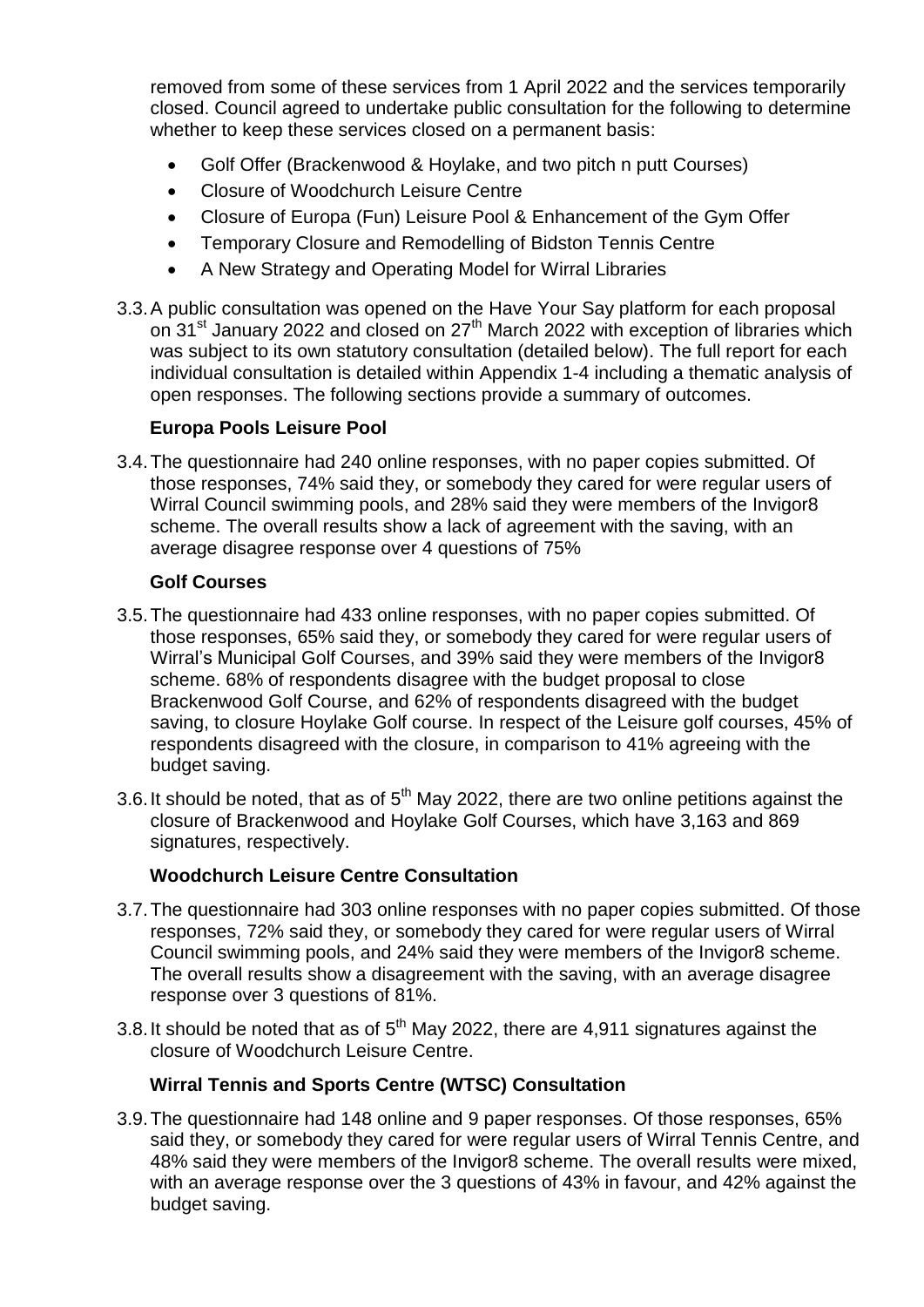- 3.10. The consultation exercise for WTSC received representation from the Lawn Tennis Association (LTA) in their capacity as the national governing body for tennis. The LTA expressed concern at the proposed closure of three out of the six indoor tennis courts at the site. Consequently, the LTA have proposed a package of measures that will both deliver the required level of saving at the site together with a wider package of investment funding on Wirral both at WTSC and in outdoor courts across the borough. The offer submitted by the LTA is provided as Appendix 5.
- 3.11. Retention of all six tennis courts, would not preclude planned development within other areas of the site to enable the introduction of community-based activities and other improvements within the facility, providing a broader mixed use, and financially sustainable model. Supporting the LTA proposed model, would however require Wirral to relinquish significant control of tennis operations at the site in favour of the introduction of an LTA approved dedicated tennis operator.
- 3.12. The redevelopment of the WTSC is dealt with as part of the Facilities Investment Strategy and officers have provided a fully costed and revenue driven proposal for the development of the site at Appendix 6 within this report, in order to demonstrate that both tennis and community outcomes can be accommodated, alongside a positive future revenue position.

#### **Libraries – New Operating Model**

- 3.13.At its meeting of 18 January 2022, Committee received a report "Library Strategy & Future Operating Model" which provided the outcomes of the Library Strategy consultation and emerging Library Model for approval, with three options for an operating model to take to consultation. The Strategy and preferred core option strived to provide a balanced, modern, and fit for purpose Library Service in Wirral, to ensure that all residents had access to a comprehensive and efficient service which was relevant, based on need, and financially sustainable. The report explained that maintaining 24 library sites was unsustainable and was a constraint on development. Details of this report and Option 3 (recommended) can be found in 'Library Strategy and Future Operating Model' page 13-14 (Appendix 7).
- 3.14. The new model proposed the closure of eleven library sites within Wirral, and subsequent public consultation on the closure of these sites. Following the meeting of Policy & Resources Committee on 15<sup>th</sup> February 2022 it was recommended that "…r*eprovision of the Library Service" be amended to reduce the savings proposals so as to make sufficient monies available to enable Greasby and Rock Ferry libraries to remain operating for the purposes of community facility and library centres at a cost of £162,000".* This was subsequently agreed as part of the 2022/23 budget by Full Council on 28 February 2022. A fourth option, Option 3 (as amended), was added to the consultation to reflect this decision.
- 3.15. Members of this committee approved the recommendations within the report subject to a full and meaningful consultation on the three options presented and the amendment put forward at the Policy and Resource Committee. Due to the statutory nature of a library service, this work was commissioned to a third party, independent research company.
- 3.16. The consultation ran for 8 weeks from 21 February to 18 April 2022. Members will note that work to introduce a new Library Strategy & Operating Model was in development prior to the commencement of the budget setting process and had already been subject to an earlier public consultation between 28 June 2021 and 20 September 2021 on the future of the service. A summary of the most recent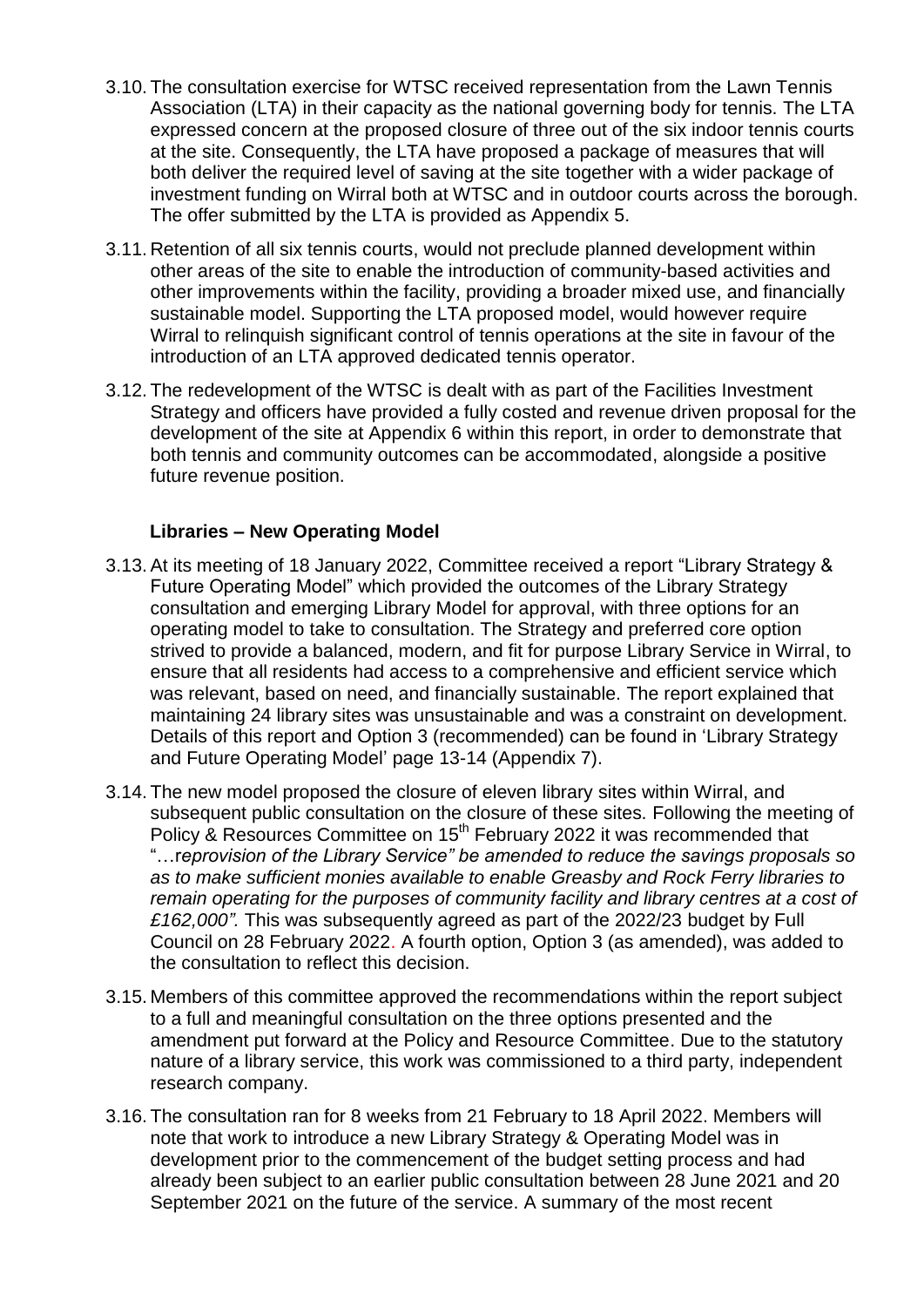consultation is provided below. A full report, including thematic analysis and outcomes of targeted focus groups can be found in Appendix 8.

- 2023 responses (1123 online/paper and 900 depth telephone) & eight targeted focus groups
- Highest representation from users of the four central libraries
- Original officer recommendation Option 3 was the most preferred option
- Option 1 (**4%**), Option 2 (**15%**), Option 3 (**37%**), Option 3 (as amended) (**32%**), None of the options (**11%**), Don't know (**1%**)
- Saturday was the most preferred day to use the library (51%)
- Morning and afternoon opening sessions were equally preferred
- 49% of respondents say they would not use a mobile library vs. 44% of people who said they would or might
- 56% of respondents said they would prefer to use a library building instead of a mobile library
- 3.17. If approved, the next steps for the Library Service will be to develop and present a detailed implementation plan for the core model (Option 3), taking into consideration the outcomes of the consultation relating to this option. This will outline the final scope, key timescales, milestones, cost of implementation, mitigation, and risk management approach. This plan will be presented back to a future date of this committee (September 2022). The service will also be required to undertake a statutory period of staff consultation with the trade unions.
- 3.18. The plan will incorporate consideration of the Council's agreed corporate Service Design principles. This will be managed and reported back to Committee at an agreed frequency. Any surplus assets resulting from library closures will be considered as part of the Community Asset Transfer policy that is being presented as a separate agenda item to this committee.
- 3.19. In response to the proposed closure of a number of Library sites, several petitions were received by the Council relating to individual site closures, these were as follows:
	- Friends of Bromborough Library petition 3619 signatures
	- Friends of Greasby Library petition 2804 signatures
	- Wallasey Village Library petition 1522 signatures
	- Hoylake Library petition 1262 signatures
	- Rock Ferry Library petition "over 1,000" signatures
	- $\bullet$  Prenton Library petition 327 signatures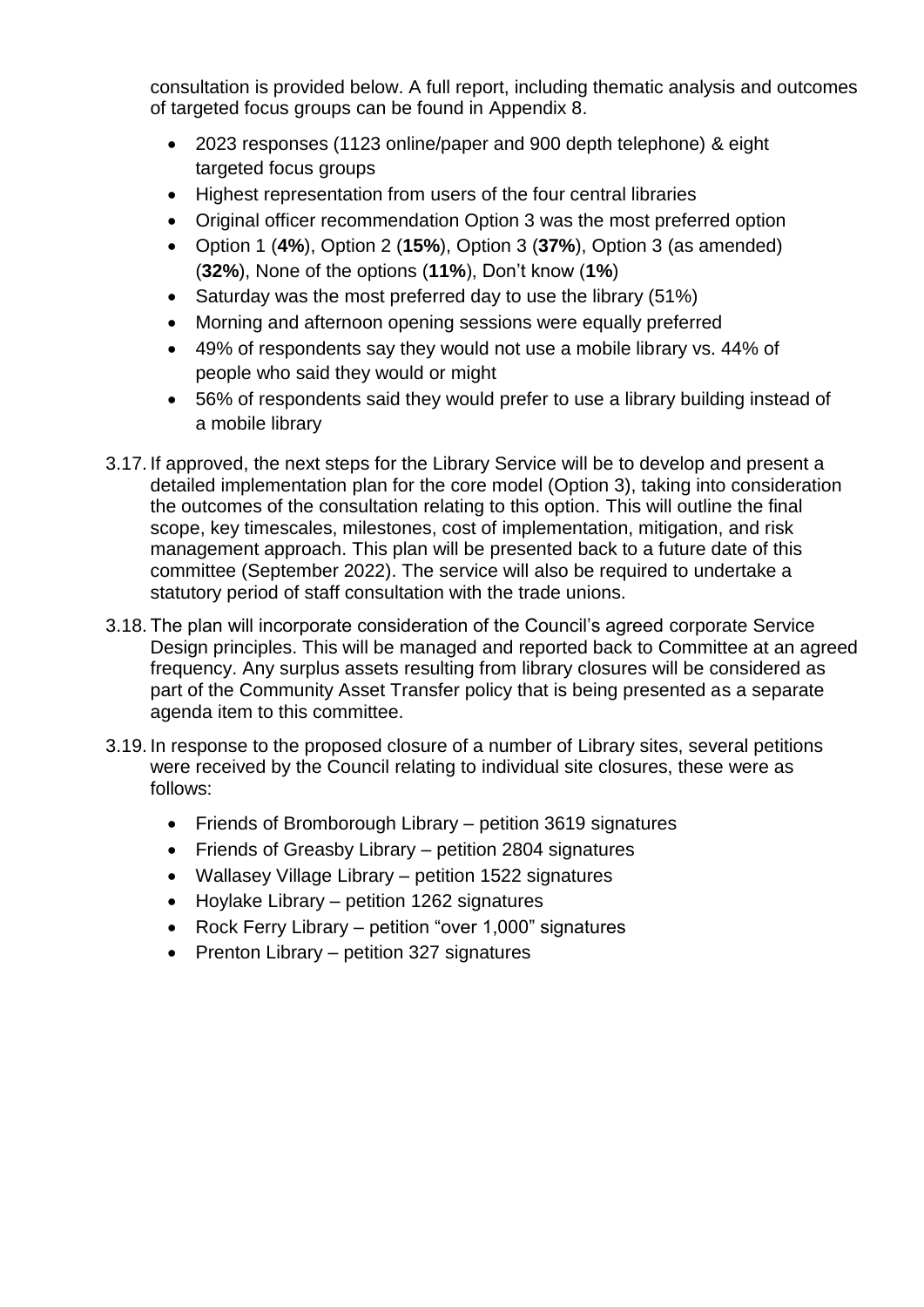### **4. FINANCIAL IMPLICATIONS**

4.1.The financial savings against the budget proposals are highlighted below. Table 1 shows the financial implications of the five identified options against the recommendations, and Table 2 shows the financial implications as per P&R Committee, 15<sup>th</sup> February 2022.

Table 1: Savings proposals with Option 3 (recommended) new libraries operating model

| <b>Saving Proposal</b>                                     | Saving (£m) |
|------------------------------------------------------------|-------------|
| Closure of Europa Fun/Leisure Pool & Enhanced Gym Offer    | 0.266       |
| Permanent Closure of Woodchurch Leisure Centre             | 0.402       |
| Temporary Closure and Remodelling of Bidston Tennis Centre | 0.114       |
| <b>Review of Golf Offer</b>                                | 0.328       |
| Reprovisioning of Library Service (Core model, Option 3 -  | 0.814       |
| recommended)                                               |             |
| <b>Total</b>                                               | 1.924       |

Table 2: Savings proposal as agreed at P&R Committee 15<sup>th</sup> February 2022

| <b>Saving Proposal</b>                                                           | Saving (£m) |
|----------------------------------------------------------------------------------|-------------|
| Closure of Europa Fun/Leisure Pool & Enhanced Gym Offer                          | 0.266       |
| Permanent Closure of Woodchurch Leisure Centre                                   | 0.402       |
| Temporary Closure and Remodelling of Bidston Tennis Centre                       | 0.114       |
| <b>Review of Golf Offer</b>                                                      | 0.328       |
| Reprovisioning of Library Service (Option 3 – amended P&R<br>Committee 15.02.22) | 0.652       |
| <b>Total</b>                                                                     | 1.762       |

4.2.Any recommendations not approved by this committee will have an adverse financial implication, which will require an alternative proposal to source the funds from elsewhere, and make the saving and the budget, allocated by Full Council. Given the timescale to achieve full-year savings this will not be possible and therefore will present an overspend on the Council's 2022/23 budget.

### **5. LEGAL IMPLICATIONS**

- 5.1.Under the Public Libraries and Museums Act 1964, the Council has a statutory obligation to deliver a comprehensive and efficient library service available to everyone, to promote this service, and to lend books and other written materials free of charge.
- 5.2.The Local Authority is also under a general Duty of Best Value to "make arrangements to secure continuous improvement in the way in which its functions are exercised, having regard to a combination of economy, efficiency and effectiveness." To achieve the right balance before deciding how to fulfil their Best Value Duty authorities are under a Duty to Consult.
- 5.3.Consultation has taken place in respect of the priorities and views of the public in regard to the savings identified within this report.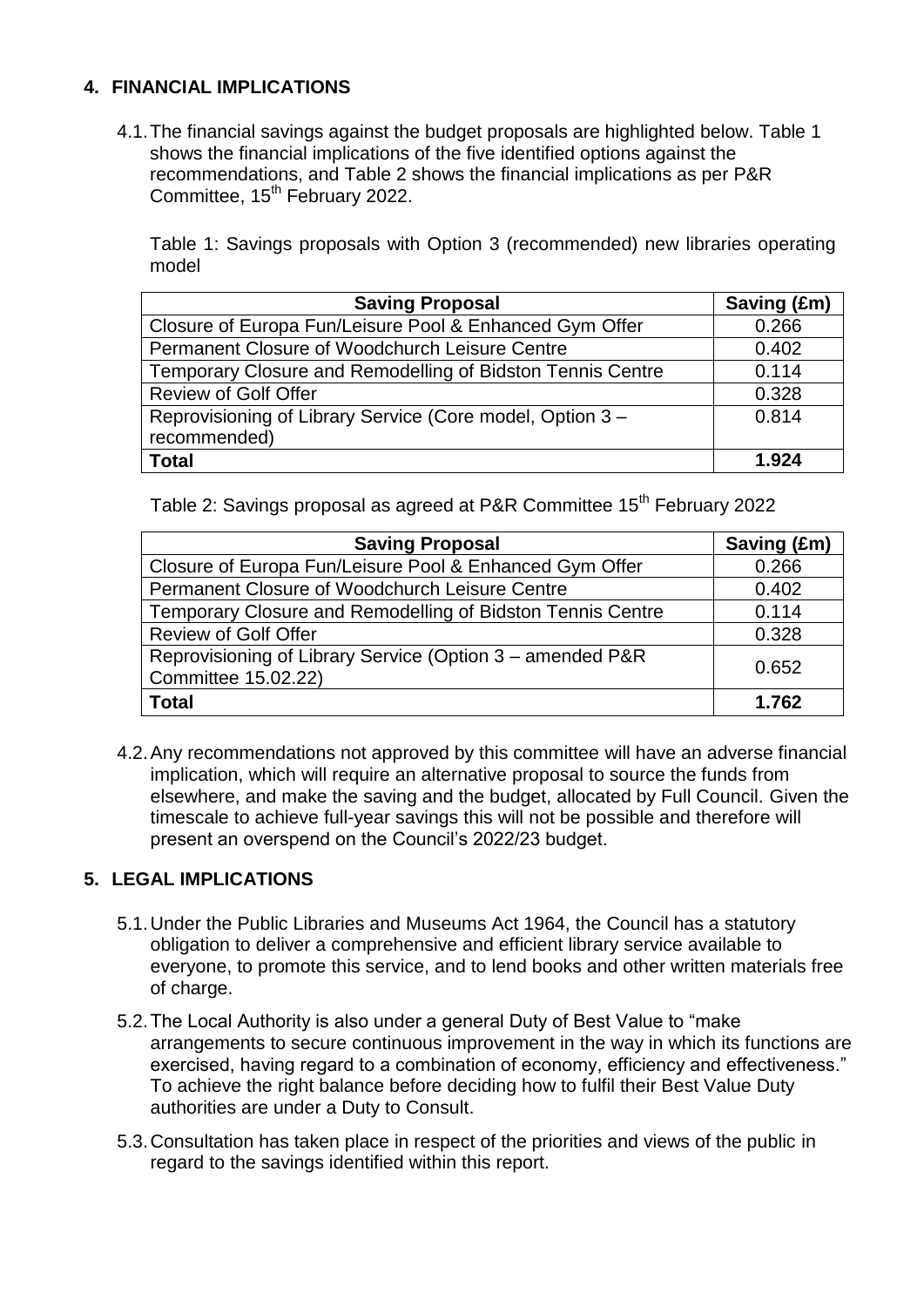5.4.The report sets out the relevant considerations for Members to consider during their deliberations and Members are reminded of the need to ignore irrelevant considerations. Members have a duty to seek to ensure that the Council acts lawfully and, where a service is provided pursuant to a statutory duty, it would not be lawful to fail to discharge it properly or abandon it, and where there is discretion as to how it is to be discharged, that discretion should be exercised reasonably. Members must not come to a decision which no reasonable authority could come to; balancing the nature, quality, and level of services which they consider should be provided, against the costs of providing such services.

### **6. RESOURCE IMPLICATIONS: STAFFING, ICT AND ASSETS**

- 6.1.Arrangements will be made to recover ICT assets as appropriate from assets set for closure.
- 6.2.All the budget proposals involve either alterations to, closure, or decommissioning of Council assets. Additionally, there may be impact of the Council's asset portfolio through the implementation of CAT, which would depend upon the terms of any asset transfer, should they take place.

## **7. RELEVANT RISKS**

- 7.1.Failure to implement or agree to the recommendations would jeopardise the savings being actualised within the 22/23 financial year. This would result in the 2022/23 savings not being met and undermining progress to improving the Council's financial resilience as recommended by DLUHC.
- 7.2.Failure to implement or recommend a reversal of identified and approved savings would constitute a loss of confidence in the Council's ability to follow through on its budgetary and financial commitments, which in turn would result in Central Government intervention.

## **8. ENGAGEMENT/CONSULTATION**

- 8.1.Statutory consultation was undertaken through the Have Your Say portal and independent research company (Libraries) to inform the outcomes of this report.
- 8.2.The Library Service has maintained regular engagement with the Department for Culture, Media and Sport (DCMS) who act as superintendent for Library Authorities in England. A total of six update meetings have taken place during the development of the new operating model, most recently 16<sup>th</sup> May 2022. The meetings provide DCMS with oversight, and act as a health check on the approach the Library Service has taken in developing a new operating model. This provides assurance that the Library Service will continue to provide a comprehensive and efficient service, and information on any forthcoming changes to the Library Service, whilst safeguarding and/or mitigating against any potential future risks. This is an iterative dialogue, and the service will continue to engage with DCMS at all major milestones.
- 8.3.For these savings that have a staffing implication, consultation has been ongoing with trade unions and relevant staff groups as required and in accordance with section 188(1A) of the Trade Union and Labour Relations Act (TULRCA) 1992). All appropriate and required dialogue and consultation with Trade Unions will take place regularly throughout the process.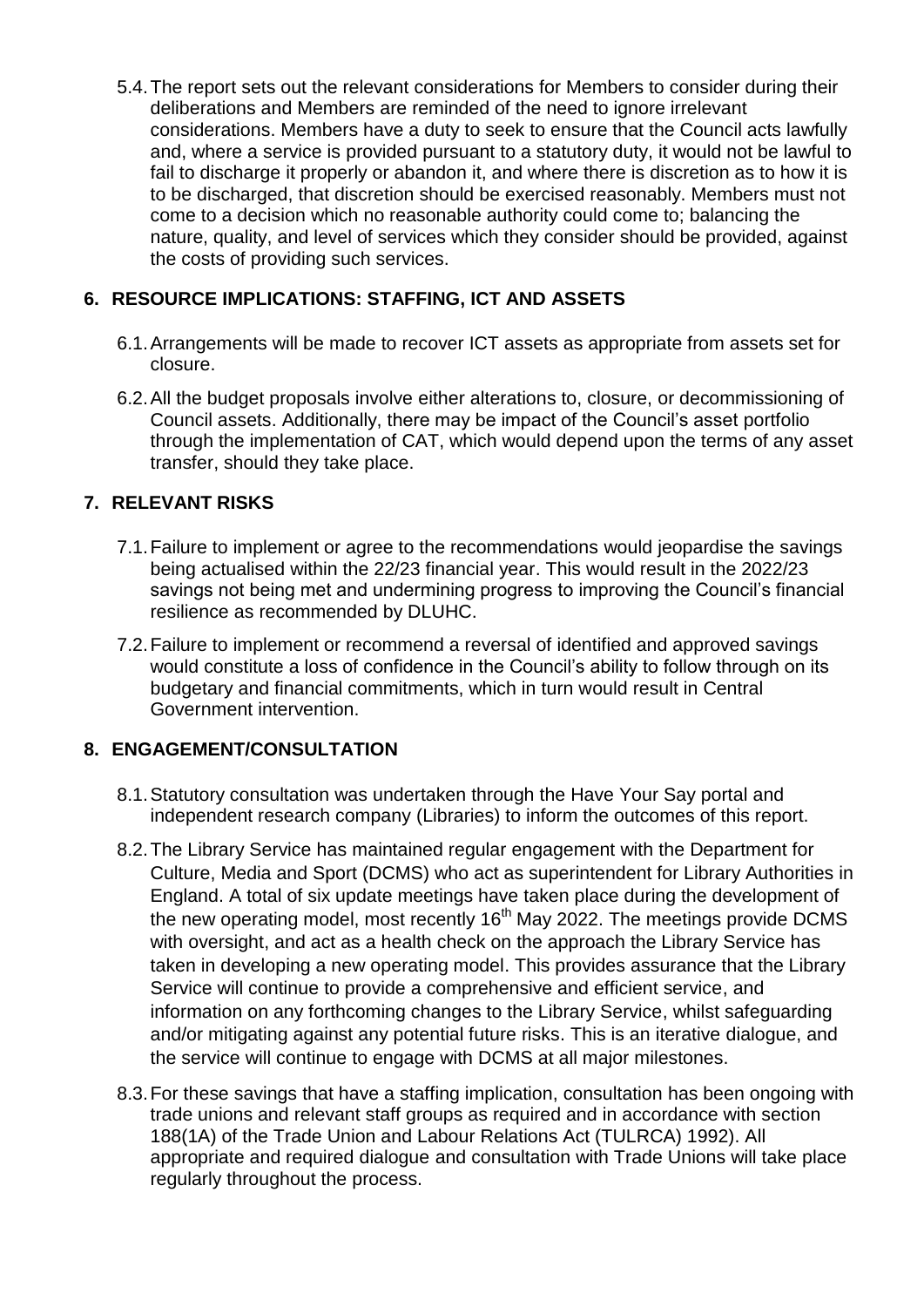### **9. EQUALITY IMPLICATIONS**

- 9.1.The equality implications have been considered within the individual savings proposals via the completion of equality impact assessments. They are available at the following link [https://www.wirral.gov.uk/communities-and-neighbourhoods/equality](https://www.wirral.gov.uk/communities-and-neighbourhoods/equality-impact-assessments/equality-impact-assessments-2021/budget)[impact-assessments/equality-impact-assessments-2021/budget](https://www.wirral.gov.uk/communities-and-neighbourhoods/equality-impact-assessments/equality-impact-assessments-2021/budget)
- 9.2.The methodology for the consultations were considerate of accessibility and equality requirements, adjusting accordingly to facilitate this need.

#### **10.ENVIRONMENT AND CLIMATE IMPLICATIONS**

- 10.1.The closure of historically inefficient Leisure facilities will reduce energy use and overall Council carbon emissions, supporting the Climate Emergency agenda. Implications for the Environment and Climate Emergency will be considered with regards to disposal of any assets.
- 10.2.Should CAT not be pursued following the closure of Hoylake and Brackenwood golf courses, habitat restoration, green/blue infrastructure and rewilding of the land is an alternative option which support the Councils Environmental and Climate Emergency agenda.

### **11.COMMUNITY WEALTH IMPLICATIONS**

- 11.1. The recommendations as presented in this report have implications for key community assets which will be addressed through the Community Asset Transfer process in accordance with its policy. During this process, opportunities to deliver on and achieve the outcomes as outlined in the Council's Community Wealth Building Strategy 2020- 2025 will be captured and delivered. For example: Outcome 3 – Council land and assets are used as a base to build community wealth.
- 11.2. Under the Library Strategy and new operating model, libraries are seen as a key catalyst to development and opportunities for individuals and groups of residents in Wirral. This includes ensuring everyone has equal opportunities and skills to empower them from school readiness to employment and beyond. The Library Service will look to develop a shared programme of work with Lifelong Learning to provide Essential Digital Skills for those transitioning between careers or as an entry route to employment. This delivers on Outcome 5 of the Community Wealth Building Strategy – Residents of Wirral are in secure and quality employment with progression opportunities and good terms and conditions.
- 11.3. In addition, Birkenhead Library has just become an arm of the regional Business & Intellectual Property Centre (BIPC) which is designed to provide any individual or business with specialist help and support. They offer free to use databases which offer up to date business and market information, one-to-one business and intellectual property advice, dedicated workspaces, workshops, and other events as well as access to a network of businesses and advisors. Birkenhead Library has also been awarded £125k under the Libraries Improvement Fund to develop a new digital hub, provide agile working space for individuals and businesses, and improve facilities and reach to address digital exclusion and essential skills.